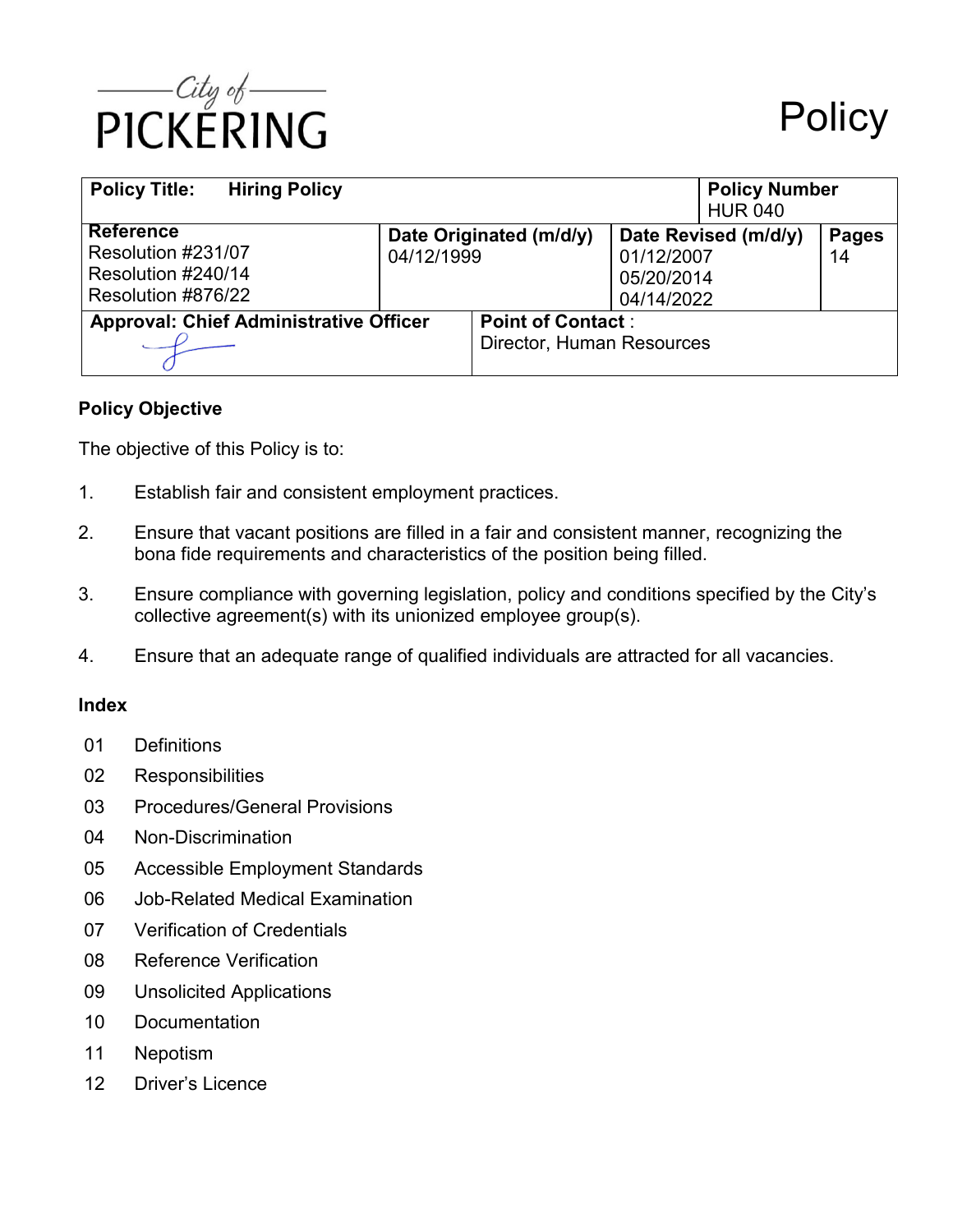- 13 Contract Staff
- 14 Relocation Assistance
- 15 Probationary/Trial Periods
- 16 Criminal Reference Check/Vulnerable Sector Screening

#### Appendices

#### **01 Definitions**

- 01.01 Accessible Formats include but are not limited to large print, recorded audio and electronic formats, Braille and other formats usable by persons with disabilities.
- 01.02 Applicant An external individual submitting a job application for employment with the City.
- 01.03 Candidate An existing employee submitting a job application for a posted vacancy.
- 01.04 Children From birth to 18 years of age.
- 01.05 Common-Law Spouse An adult who cohabits with a member of the same or opposite sex in a conjugal relationship outside of marriage.
- 01.06 Communication Supports Includes but is not limited to captioning, alternative and augmentative communication supports, plain language, sign language and other supports that facilitate effective communications.
- 01.07 Criminal Reference Check A check undertaken through the police department on individuals to determine whether they have a record of offences.
- 01.08 Direct Reporting Relationship A reporting relationship where an individual has the authority to directly control the activities or work assignments of another employee (as in a supervisor/subordinate relationship).
- 01.09 Disability
	- a) Any degree of physical disability, infirmity, malformation or disfigurement that is caused by bodily injury, birth defect or illness and, without limiting the generality of the foregoing, includes diabetes mellitus, epilepsy, a brain injury, any degree of paralysis, amputation, lack of physical co-ordination, blindness or visual impediment, deafness or hearing impediment, muteness or speech impediment, or physical reliance on a guide dog or other animal or in a wheelchair or other remedial appliance or device.
	- b) A condition of mental impairment or a developmental disability.
	- c) A learning disability or a dysfunction in one or more of the processes involved in understanding or using symbols or spoken language.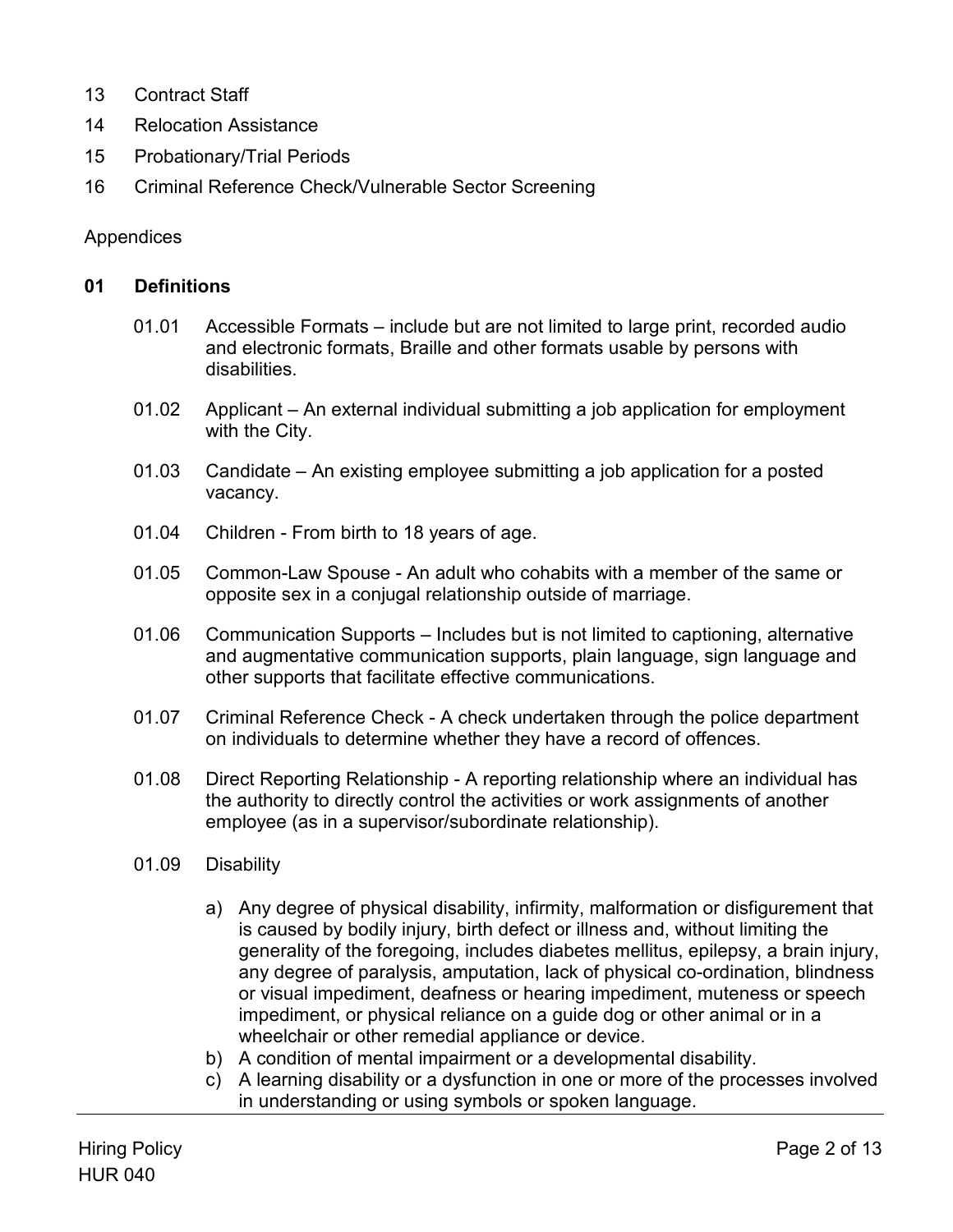- d) A mental disorder.
- e) An injury or disability for which benefits were claimed or received under the insurance plan established under the *Workplace Safety and Insurance Act, 1997*; ("handicap").
- 01.10 Employment Reference Telephone contact with company officials who have supervised the applicant and who have direct knowledge of the applicant's work record and job performance.
- 01.11 Immediate Family A husband, wife, including common-law spouse, children, including foster or step children, of an employee.
- 01.12 Immediate Relative The parents, brothers, sisters, including foster or step, parents-in-law, brothers-in-law, sisters-in-law, sons-in-law, daughters-in-law, grandparents, grandchildren, or any other relative living with an employee.
- 01.13 Moving Expenses The reasonable costs of packing, unpacking, cartage and freight of an employee's household effects to the City of Pickering. It will be incumbent upon the prospective employee to provide to the employer three estimates on moving costs prior to authorizing final arrangements.
- 01.14 MTO Signing Authority The individual(s) authorized by the Ministry of Transportation Ontario to conduct Driver Abstract searches.
- 01.15 Nepotism Employment preference or other favouritism shown to immediate family or immediate relatives.
- 01.16 Non-Resident Employee For the purpose of determining relocation assistance under this Policy, a non-resident employee is a new employee who has been appointed to a position with the City of Pickering and who does not reside in the City of Pickering, the surrounding area or within commuting distance of the City.
- 01.17 Probationary/Trial Period A set amount of time during which a new employee appointed to a position must demonstrate the ability to effectively discharge the full range of duties of the position and during which the employer may assess the employee's competence and suitability for the position.
- 01.18 Relocation Expenses
	- a) The cost of public transportation (air, rail, bus) of an employee and immediate family to the City of Pickering.
	- b) Includes the cost of gas, meals and hotel accommodation for the employee and immediate family if traveling is completed by automobile to the City of Pickering.
	- c) Accommodation and meals at a local hotel for a period of not more than fourteen (14) days to allow the employee to make accommodation arrangements.
- 01.19 Supervisor Immediate Non-Union Supervisor.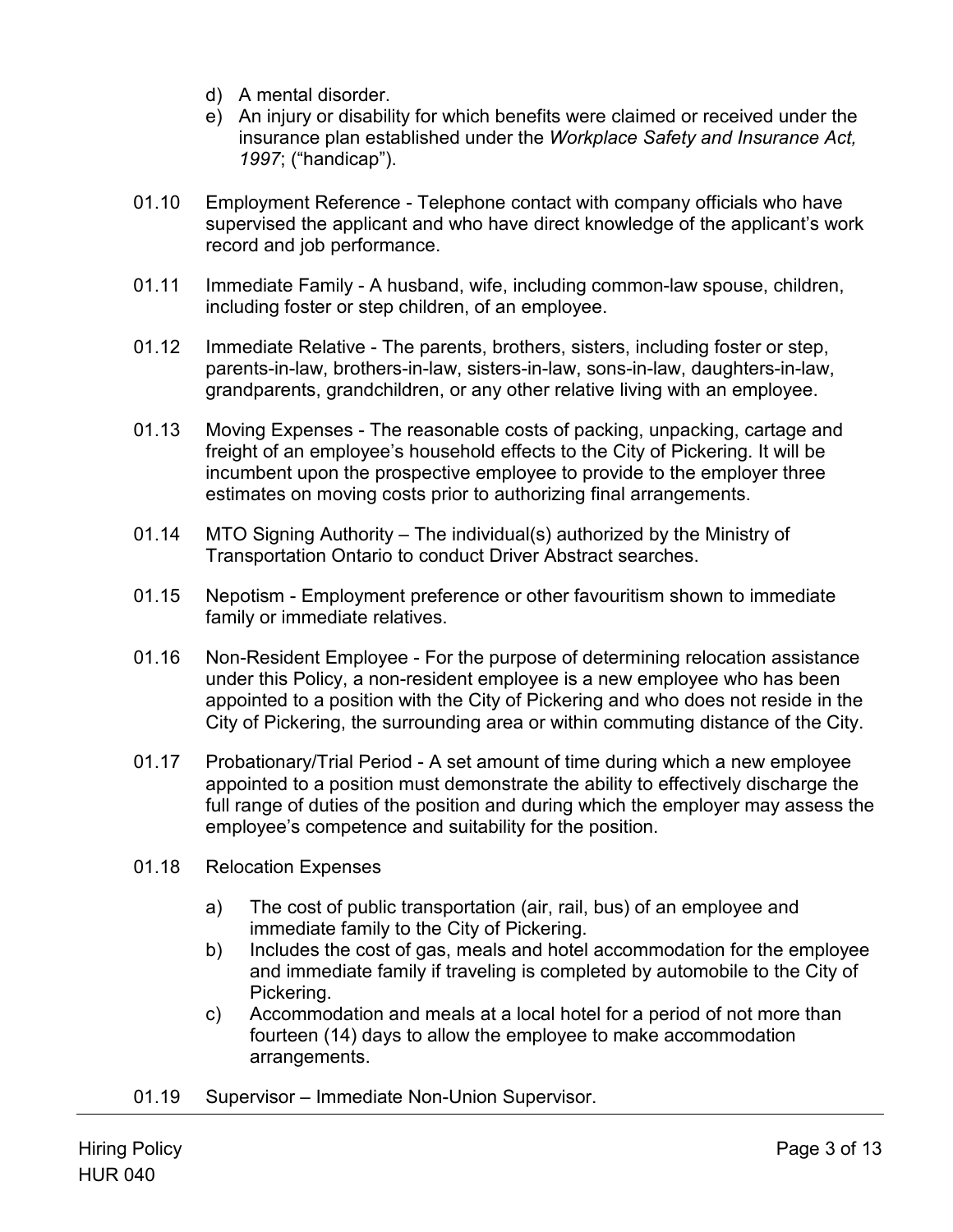- 01.20 Trial Period A set amount of time during which an existing employee appointed to a new position must demonstrate the ability to effectively discharge the full range of duties of the position and during which the employer may assess the employee's competence and suitability for the position.
- 01.21 Vacancy When the City declares a position open and ready to be filled by advertising the position by a job posting.
- 01.22 Vulnerable Sector Persons who, because of their age, a disability or other circumstances, whether temporary or permanent are:
	- a) in a position of dependence on others; and
	- b) otherwise at greater risk than the general population of being harmed by persons in a position of authority or trust relative to them.
- 01.23 Vulnerable Sector Screening A check undertaken through the police department on individuals to determine whether they have a record of offences involving the vulnerable sector.
- 01.24 Interview Panel Consists of Human Resources representative, representative(s) from the hiring department (typically the immediate non-union Supervisor).

# **02 Responsibilities**

- 02.01 Chief Administrative Officer (CAO) to:
	- a) approve the filling of all permanent vacancies; and
	- b) authorize negotiated entitlements related to compensation and vacation for non-union employees.
- 02.02 Director to:
	- a) identify staffing requirements and work with the Human Resources Department to provide staffing within their department;
	- b) review duties and qualifications of vacant positions and prepare up-to-date and accurate job descriptions;
	- c) review and authorize all staffing actions initiated within their jurisdiction; and
	- d) participate in the individual selection process as appropriate.
- 02.03 Division Head/Supervisor to:
	- a) initiate Employment Requisitions (see Appendix 1) for staffing within their area of responsibility;
	- b) participate in the development of interview packages;
	- c) participate in the individual selection process; and
	- d) arrange for employee and position orientation on employee's first day on the job.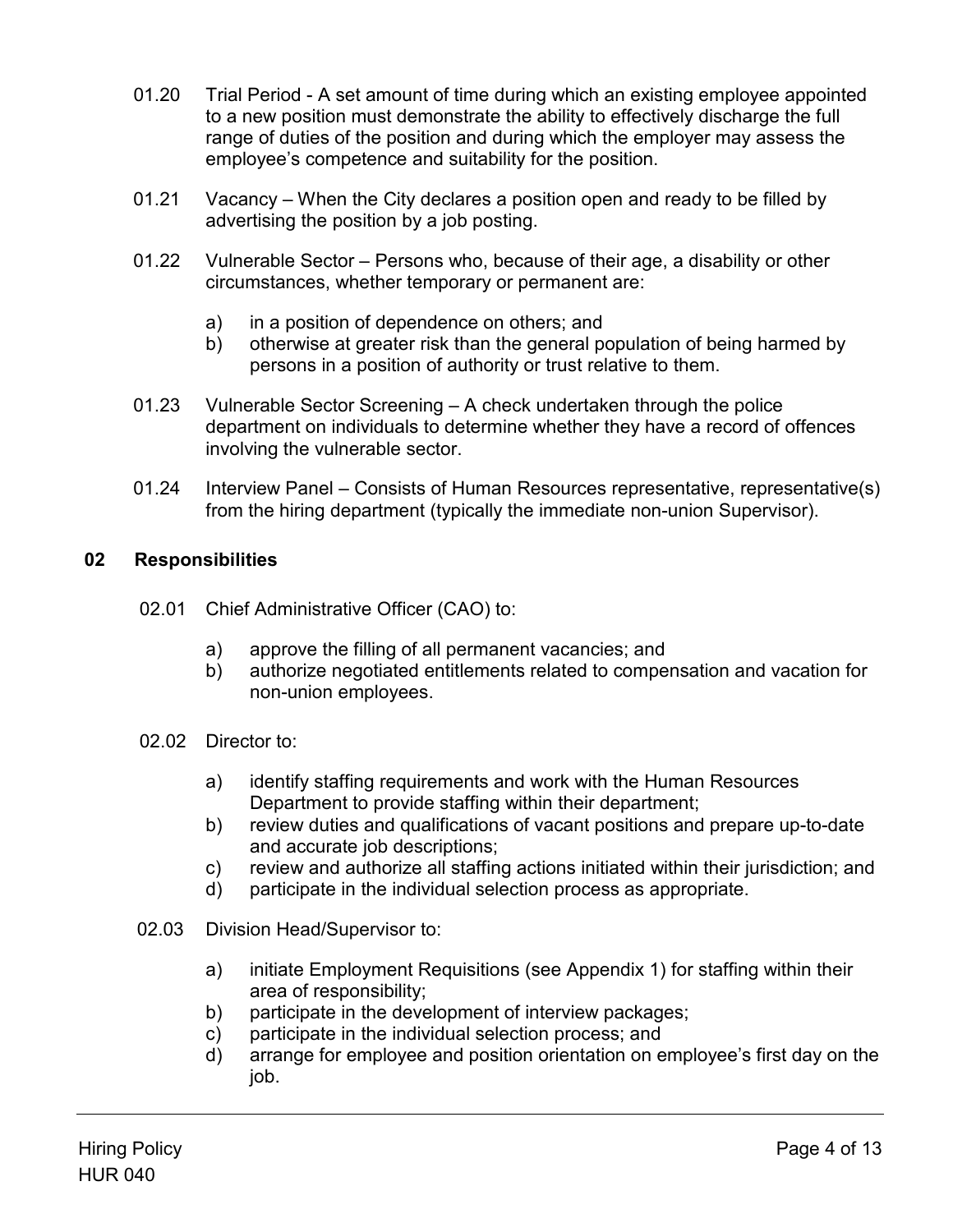- 02.04 Human Resources Department to:
	- a) prepare Internal Job Postings and external advertisements for job competitions;
	- b) receive and review all resumes and job applications (see Appendix 2 and 3) in relation to selection criteria;
	- c) assist client department in the development of interview questions;
	- d) coordinate and participate in the individual selection process.
	- e) ensure that interviews and hiring decisions are undertaken in a fair and consistent manner and in compliance with governing legislation, policy and terms and conditions in collective agreement(s);
	- f) arrange relocation assistance where appropriate; and
	- g) provide new employee with benefit orientation and enrolment.

## **03 Procedures/General Provisions**

- 3.01 The Director initiates employment requisition and forwards to Human Resources with appropriate approvals.
- 3.02 Posting and filling of jobs falling within the scope of a collective agreement will be carried out in accordance with the requirements of the respective collective agreement. The posting shall summarize typical duties of the position, minimum entry qualifications, salary range or pay grade and application deadline.
- 3.03 All non-union job postings may be advertised internally and externally at the same time in the interests of expediting the filling of a vacancy.
- 3.04 Human Resources reviews applications received according to standards identified in the job description. For union positions, Human Resources will also verify the candidate's seniority date.
- 3.05 Testing of required knowledge, skills and abilities may form an integral part of the screening process. Accommodation needs of an individual due to a disability will be addressed.
- 3.06 Interviews take place and applicants are rated against selection criteria.
- 3.07 The Interview Panel recommends a suitable individual to the Director and, if applicable, the CAO.
- 3.08 Once final approvals are obtained, Human Resources makes a conditional offer of employment to the successful individual and subject to a satisfactory preemployment medical and/or a satisfactory criminal reference check/vulnerable sector screening.
- 3.09 Upon acceptance by the individual, Human Resources will notify the hiring department of the employee's commencement date. If an internal candidate has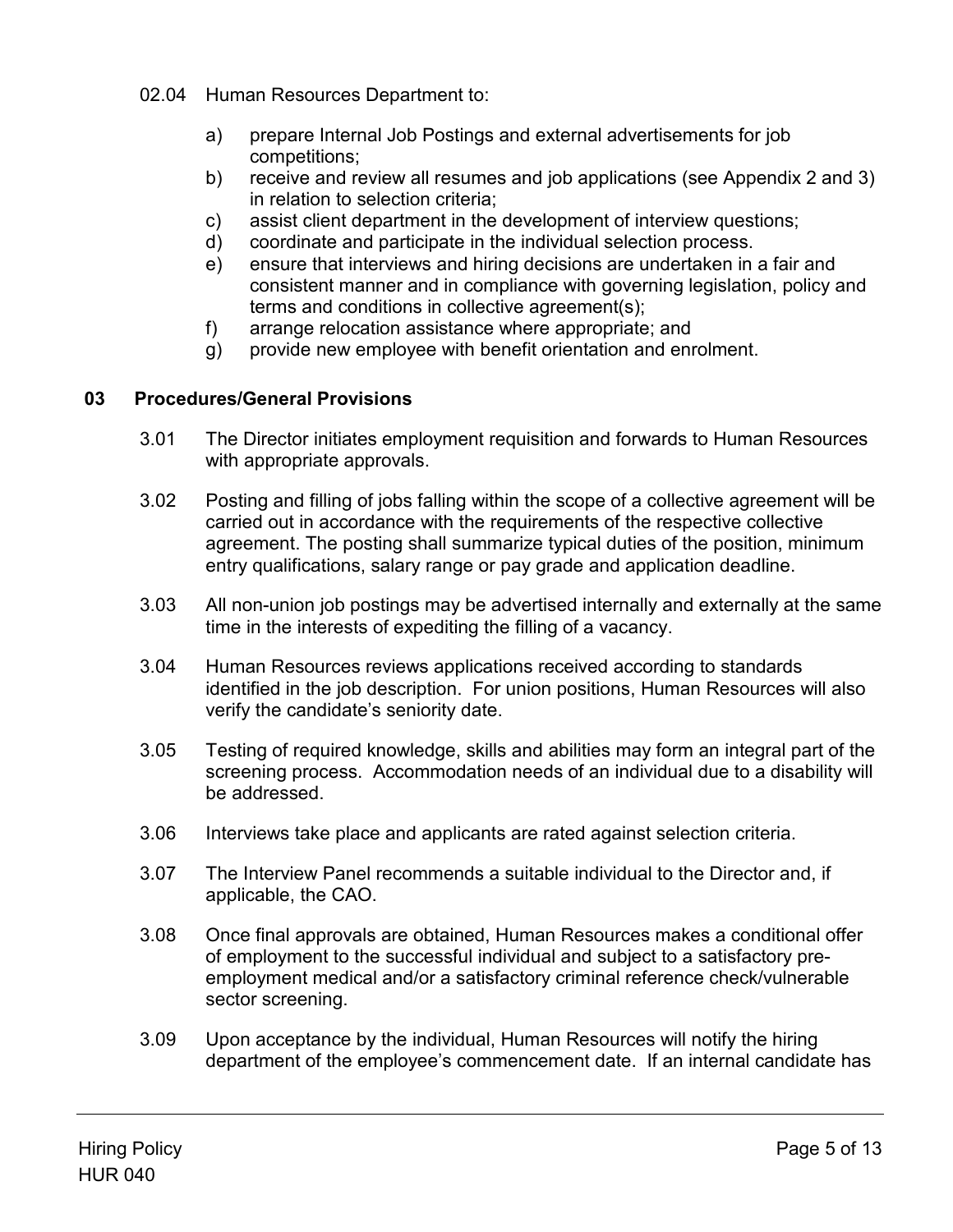been selected to fill a position, the employee's start date in the new position is established through mutual agreement by the two Directors involved.

- 3.10 Human Resources will notify all unsuccessful internal candidates and external applicants interviewed that the vacancy has been filled.
- 3.11 Human Resources will prepare an individual accommodation plan in consultation with the employee, where applicable a union steward (at the employee's request) and an outside medical or other expert at the City's expense.
- 3.12 Human Resources will arrange for the employee's benefit enrolment.
- 3.13 The immediate non-union Supervisor will schedule the employee for the first available orientation session.

# **04 Non-Discrimination**

In accordance with the *Ontario Human Rights Code*, the City will provide equal opportunity for employment to all qualified individuals without discrimination because of race, ancestry, place of origin, colour, ethnic origin, citizenship, creed, sex, gender identity, gender expression, sexual orientation, age, record of offences, marital status, family status or disability.

# **05 Accessible Employment Standards**

In accordance with the Employment Standard set forth under the *Accessibility for Ontarians with Disabilities Act, 2005*, the City shall follow the principles of dignity, independence, integration and equal opportunity by addressing the following:

5.01 Recruitment, Assessment and Selection

The City will notify employees and the public about the availability of accommodations during the recruitment process. Suitable accommodations will take into account the applicant's accessibility needs due to a disability. Employees will be notified upon hire of the City's policy to accommodate employees with disabilities and will be provided with updated information whenever there is a change to accessibility policies.

5.02 Accessible Formats and Communication Supports for Employees

Where an employee with a disability so requests it, the City must provide or arrange for the provision of accessible formats and communication supports for the following:

- a) information needed in order to perform their job; and
- b) information that is generally available to all employees in the workplace.
- 5.03 Workplace Emergency Response Information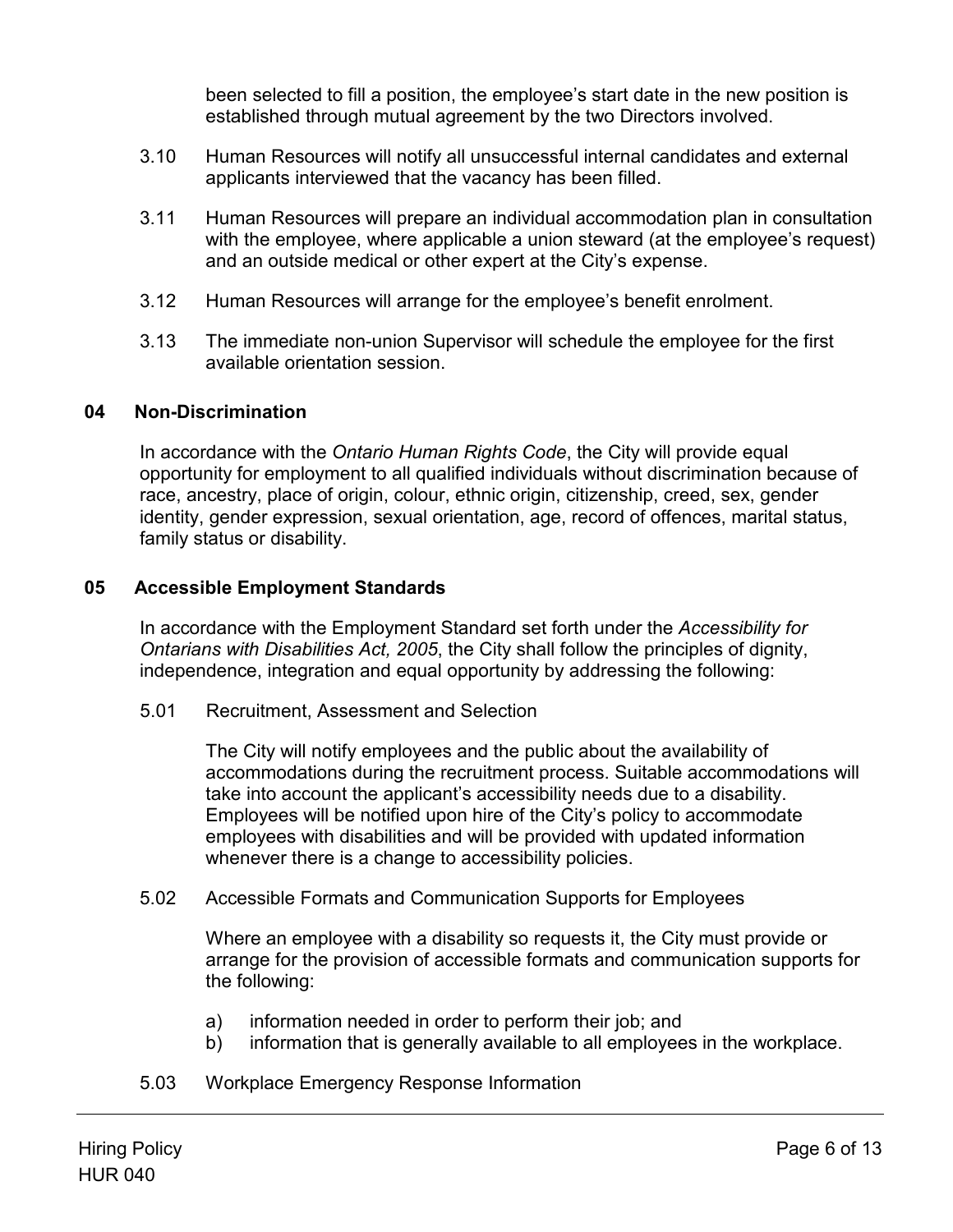The City shall provide individualized workplace emergency response information to employees who have a disability, if the disability is such that the individualized information is necessary and the employer is aware of the need for accommodation due to the employee's disability. The individualized workplace emergency response information must be provided **as soon as practicable** after the employer becomes aware of the need for accommodation due to the employee's disability.

The City shall provide the workplace emergency response information to the person designated by the employer to provide assistance to the employee.

This information shall be reviewed:

- a) when the employee moves to a different location;
- b) when the employee's overall accommodations needs or plans are reviewed; and
- c) when the employer reviews its general emergency response policies.
- 5.04 Individual Accommodation Plans

The City of Pickering is committed to accommodating people with disabilities and will use the following process to identify and meet employee accommodation needs.

a) Recognize the need for accommodation

Accommodation can be:

- requested by the employee
- identified by the employee's manager or hiring manager
- b) Gather relevant information and assess individual needs

The employee is an active participant in this step

- Information will be collected on the employee's functional abilities, not the nature of the employee's disability
	- o The employee's personal information, including medical information, is kept secure and dealt with in a confidential manner. It will only be disclosed to individuals who need it to perform the accommodation process.
- The employee and their manager will work together to find the most appropriate accommodation
	- o A medical or other expert may be engaged (at the company's expense) to help determine if/how the employee's needs can be accommodated
	- $\circ$  The employee may ask a bargaining agent or other workplace representative to participate in the process

c) Write an individual accommodation plan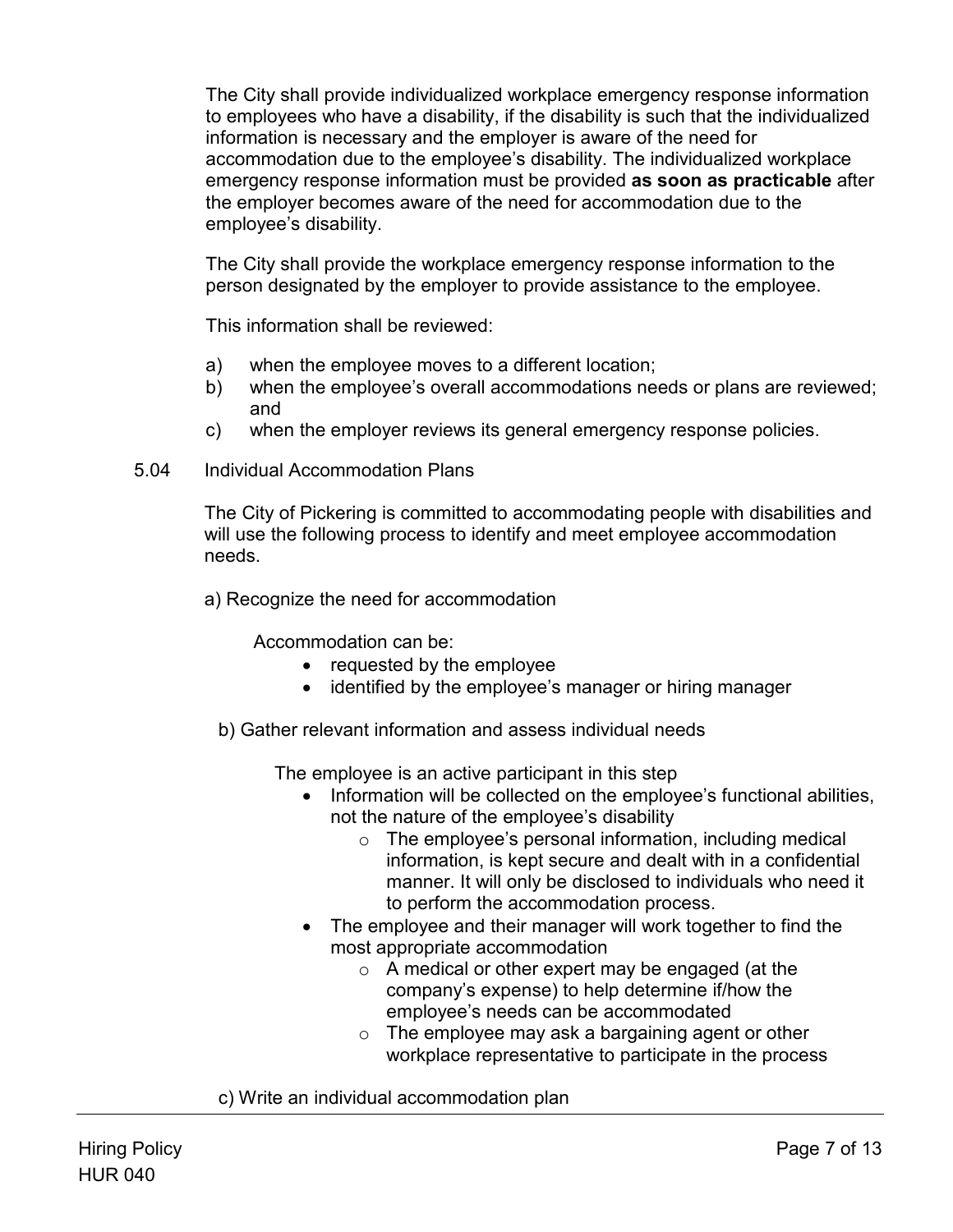After identifying the most appropriate accommodation(s), the details will be documented in a written plan, including:

- What accommodation(s) will be provided
- How to make information accessible to the employee, including accessible formats and communication supports
- Employee emergency information and/or emergency response plan (if applicable)
- When the plan will be reviewed and updated

The manager will give the employee in an accessible format (if required), a copy of the individual accommodation plan, or written reasons for denying accommodation.

d) Implement, monitor and update the plan

After implementing the accommodation plan, the employee and their manager will monitor and review the plan to ensure that it is effective. Formal reviews and updates will take place on the mutually agreed upon, predetermined schedule in the employee's accommodation plan. If the accommodation is no longer appropriate, the employee and the manager will reassess the situation (step b) and update the plan.

The accommodation plan will also be reviewed and updated if:

- the employee's work location or position changes
- the nature of the employee's disability changes
- 5.05 Return to Work and Performance Management
	- a) The return to work process set out in Attendance Management Procedure HUR 130-025 outlines the steps the employer will take to facilitate the return to work of employees who were absent because their disability required them to be away from work. **Individual accommodation plans will be used as part of this process**.
	- b) The accessibility needs of employees must be respected when utilizing performance management tools.
	- c) When providing career development and advancement to employees, the City shall take into account the accessibility needs of its employees with disabilities as well as any individual accommodation plans.

# **06 Job-Related Medical Examination**

The objective of a job-related medical examination is to ensure that individuals are medically and physically capable of performing the essential duties of the position for which they have been given a written conditional offer of employment. The medical examination shall relate to the individual's physical and/or mental ability to carry out the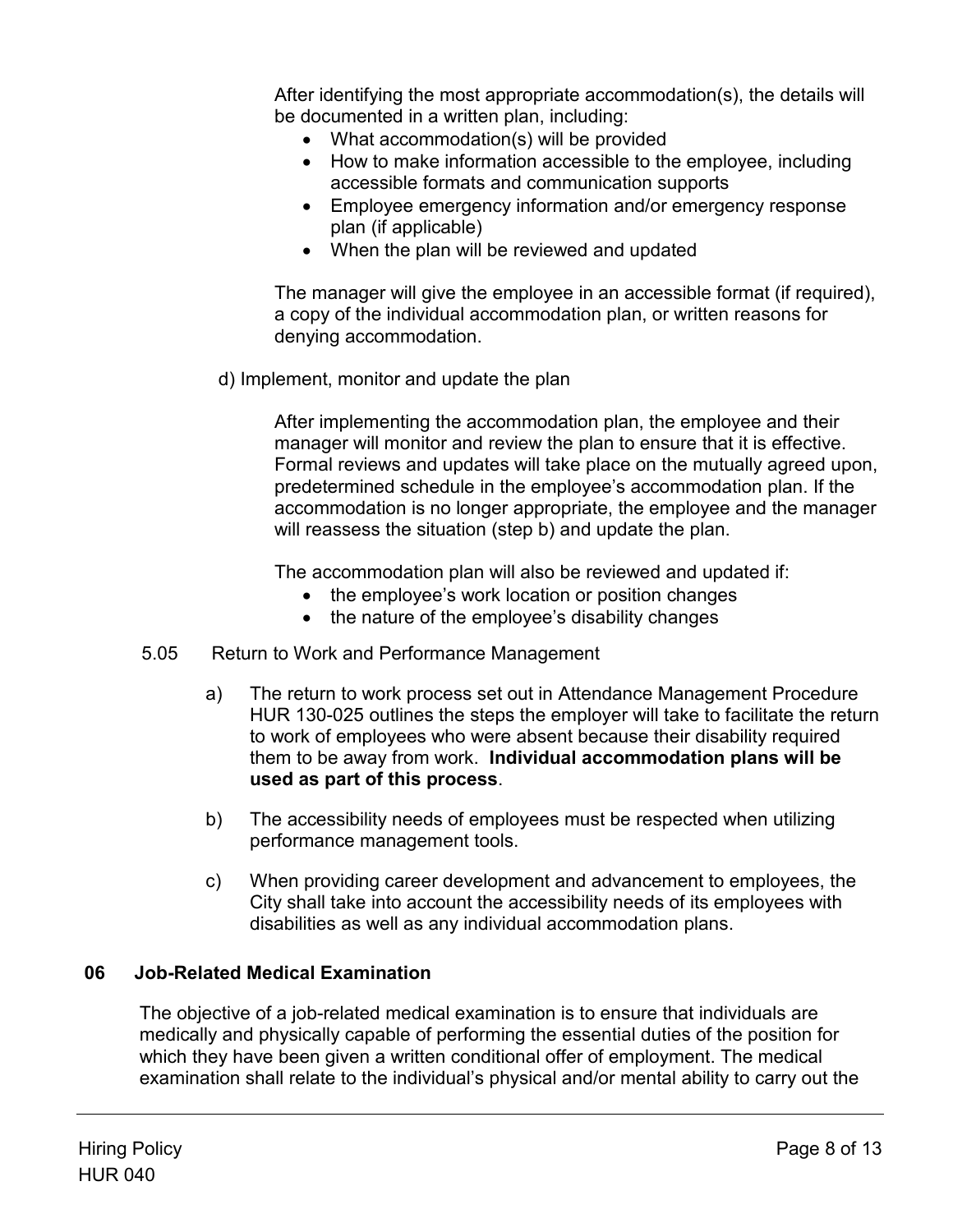essential duties of the job and may be required upon appointment to permanent positions or positions which demand a greater degree of physical effort or fitness.

## **07 Verification of Credentials**

Successful individuals will be required to submit originals of all degrees, diplomas or other relevant documents which they claim to hold, to Human Resources. Copies will be maintained in the employee's personnel file for future reference.

## **08 Reference Verification**

Employment references must be completed and documented prior to issuing an offer of employment. Human Resources conduct all external reference checks using a Telephone Reference Check form. Typically this will involve contact with at least three (3) previous supervisors of an external applicant.

The Human Resources Department will obtain written authorization from the applicant prior to conducting a reference check. (Refer to Appendix 4 – Employment Reference Consent Form) Only the references provided by the applicant on the Employment Reference Consent Form will be contacted.

# **09 Unsolicited Applications**

Unsolicited applications for employment will be retained in the Human Resources Department for a period of six months. Unsolicited applications received by supervisors and elected officials should be forwarded to Human Resources in all instances immediately upon receipt.

## **10 Documentation**

In accordance with the administrative requirements set out in the *Municipal Freedom of Information and Protection of Privacy 1990 Act* (MFIPPA), all recruitment and selection related data is to be retained in the Human Resources Department, or under custody and control of the City Clerk.

Upon completion of the interview process, interview panel members are required to return all documentation contained within the interview package to Human Resources for central filing. Documentation related to the interview and selection process will be retained within Human Resources for a period of four years.

## **11 Nepotism**

The City of Pickering recognizes that all qualified individuals should be provided with the opportunity to be considered for employment and that family relationships should not unduly or unfairly restrict an individual's right to seek employment opportunities. The fact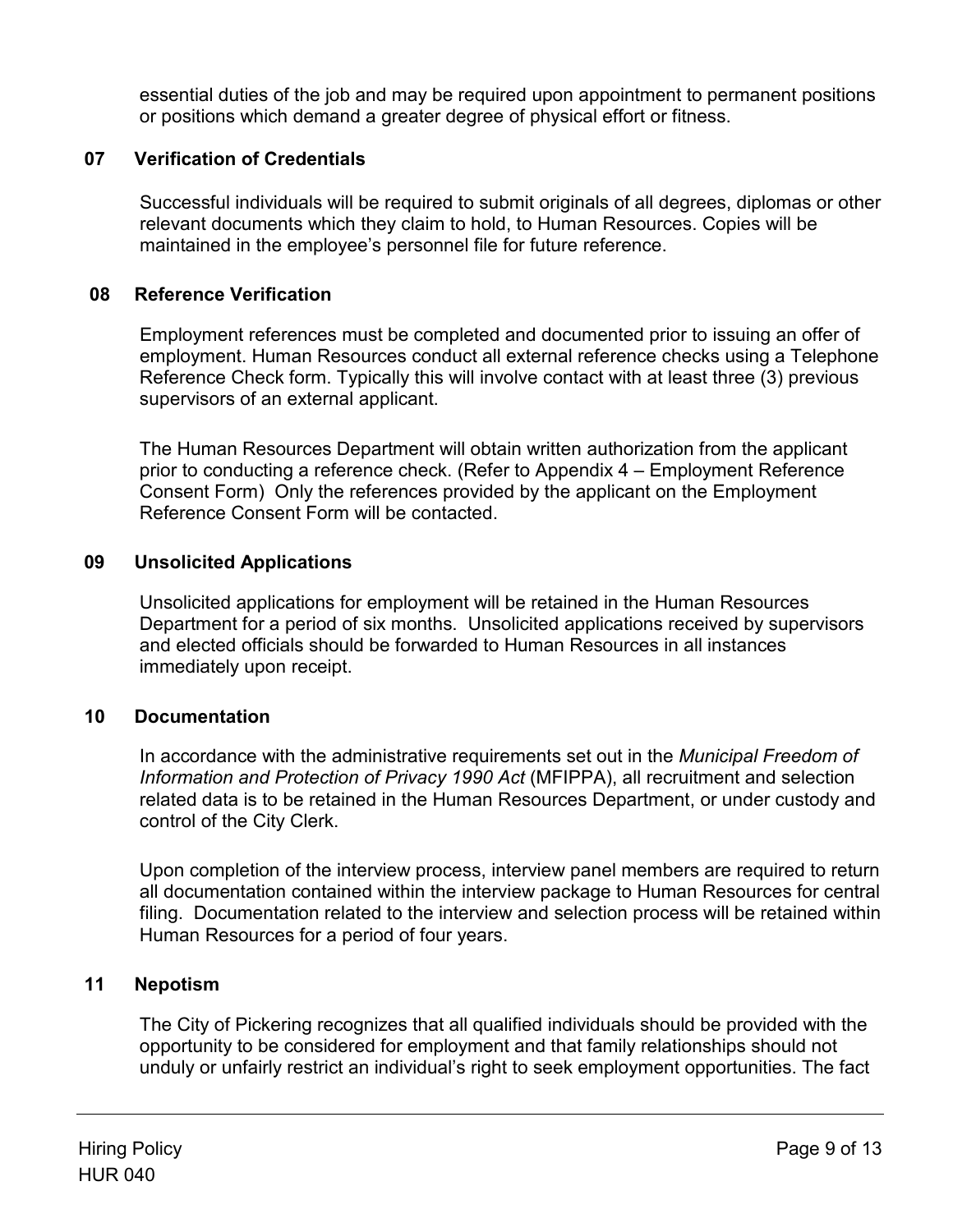that a potential employee is related to an existing employee should neither prejudice nor advance that person's hiring opportunities.

- 11.01 Any attempts at interference, undue influence or coercion relating to employment shall be reported immediately to the CAO for investigation.
- 11.02 The hiring of immediate family or immediate relatives of employees is not appropriate in situations where the related employees would be in a direct reporting relationship.
- 11.03 Members of immediate family or immediate relatives shall not participate in the recruitment, promotion or selection process where a candidate is an immediate family or immediate relative.

# **12 Driver's Licence**

Where a position requires a valid driver's licence, the following guidelines will apply.

- 12.01 The City will determine all jobs within the City where the ability to drive is an essential requirement of the position. This requirement will be identified in the job description.
- 12.02 Individuals in positions that require the ability to drive a City vehicle will be required to sign a Driver's Abstract Consent Form (see Vehicle Use Policy ADM 020 Appendix 1) and provide a copy of their valid Ontario Driver's Licence of the correct class for the vehicle to be driven, after a conditional offer of employment has been made.
- 12.03 The City's MTO Signing Authority will arrange to have a semi-annual driver abstract search undertaken for all employees who operate City vehicles and equipment.
- 12.04 Individuals in positions that require the ability to drive a personal vehicle shall complete a Contract for Personal Vehicle Use form and Confirmation of Liability Insurance Coverage form (see Vehicle Use Policy ADM 020 Appendix 2 and 4), only after a conditional offer of employment has been made.

# **13 Contract Staff**

- 13.01 Guidelines
	- a) Individuals may be hired on an employment contract basis to perform specific functions for a specified period of time. Establishment of such contracts shall not violate the provisions of the City's collective agreement(s).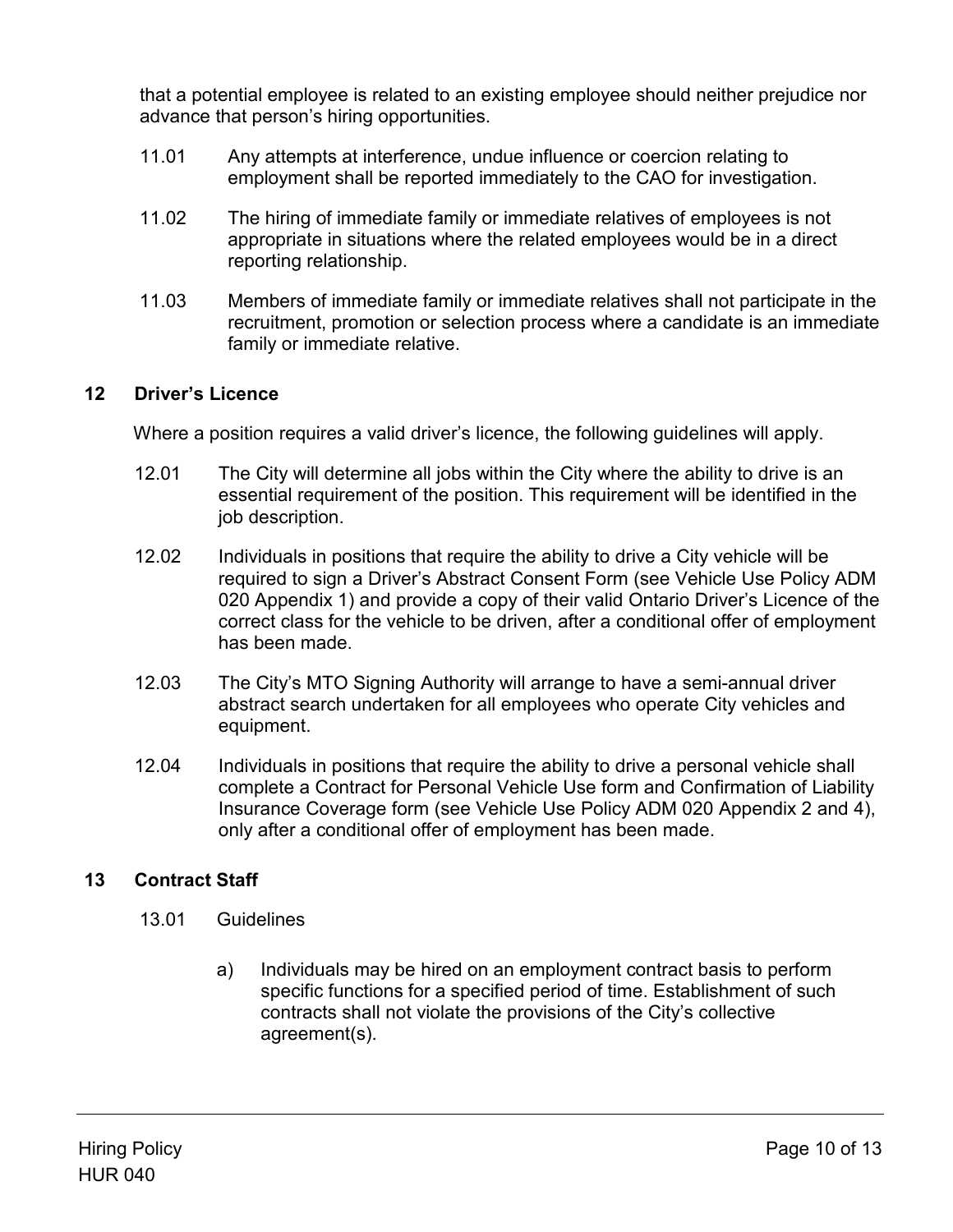- b) Benefits will be provided to contract individuals in accordance with governing legislation. Additional benefits may be provided as negotiated between the respective parties.
- c) Contracting of individuals shall be undertaken within the constraints of departmental budgets or other approved funding and will be subject to the approval of the CAO.
- d) Each contract is subject to such terms and conditions as may be negotiated between the City and the individual contractor.
- e) Contracts will be prepared by the Human Resources Department in accordance with established format and procedures.
- 13.02 Recruitment Consultants
	- a) The City recognizes that it may be necessary to rely on the services of outside management consultants to assist in the identification and referral of applicants for certain positions**.** Outside consultants may be retained by the City for:
		- i. senior managerial positions, including the CAO, where it has been determined that a consultant may be better able to attract well-qualified applicants; and
		- ii. professional or specialized technical positions where it has been determined that suitably qualified applicants with specialized skills cannot be attracted by more conventional and traditional approaches to recruitment.
	- b) Use of consultants will be subject to review and approval of the CAO and Purchasing Policy PUR 010. If recruiting is for the position of CAO, Council or its designated representatives will be responsible for coordinating the selection and retention of outside consultants and for liaison during the recruitment and selection process.

## **14 Relocation Assistance**

- 14.01 Relocation assistance ensures that a qualified applicant will not be prevented from accepting employment with the City because of the expense of relocation when (see Relocation Expense Service Agreement form HUR 040 Appendix 5):
	- a) the position is a key position for which there is no suitably qualified individual available within the City of Pickering or in the immediate vicinity;
	- b) it is mandatory that the position be filled as quickly as possible; and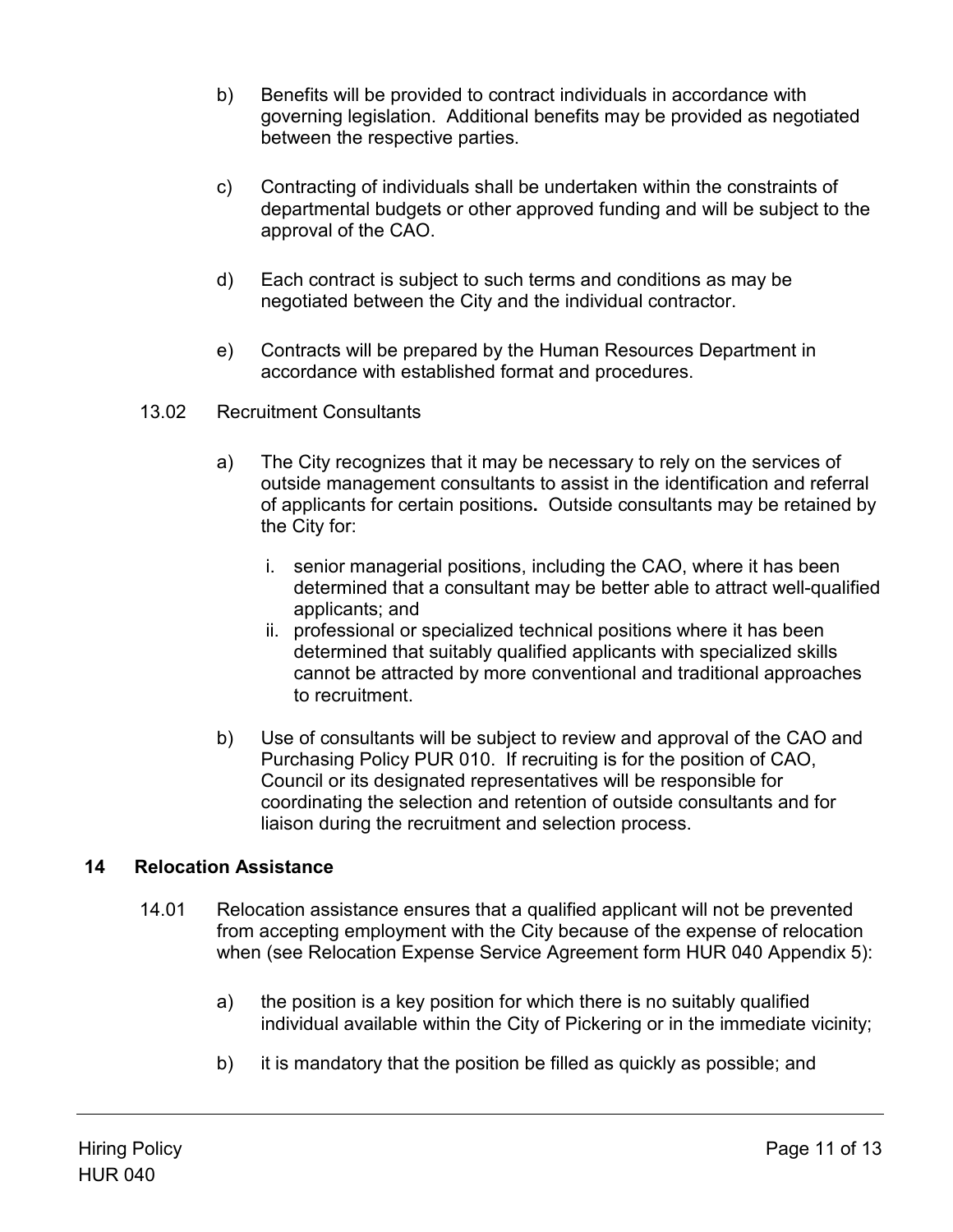- c) the Director recommends, and the CAO concurs, that such recruitment incentive is appropriate in the specific circumstances.
- 14.02 The City may assist newly appointed non-resident employees with relocation assistance upon written acceptance of an offer of employment.
- 14.03 The City will recover on a pro-rata basis, any relocation assistance paid to an employee who resigns or is terminated from employment for just cause within twenty-four (24) months of commencement of employment. Relocation assistance may include both moving expenses and relocation expenses.

## **15 Probationary/Trial Periods**

- 15.01 The City of Pickering recognizes the importance of a period of evaluation for employees appointed to positions as a result of competition, promotion or transfer. Permanent appointments to all positions within the City shall be subject to satisfactory performance during the probationary/trial period.
	- a) Unionized employees will serve a probationary/trial period in accordance with the provisions of the City's collective agreement(s) with its unionized employee group(s).
	- b) The standard probationary/trial period for non-union employees of the City shall be six working months. Any single period of absence during the probationary period in excess of 5 working days, for any reason, shall be added to the probationary period.

## **16 Criminal Reference Check/Vulnerable Sector Screening**

- 16.01 The City recognizes the importance of ensuring the personal safety and wellbeing of its employees and the safety and well-being of those members of the community who are receiving services. The City will undertake a Criminal Reference Check for all full-time and part-time volunteers, existing employees who have applied successfully and external applicants who will, as a result of their positions, meet one or a combination of the following criteria:
	- a) employees who occupy a position of trust, financial or otherwise. Otherwise is defined as the level of authority, importance of contacts, impact on the City's image/reputation, and access to confidential/privileged information with the ability to control or manipulate data;
	- b) employees who are required to enter private residences on a regular basis;
	- c) all levels of management; and